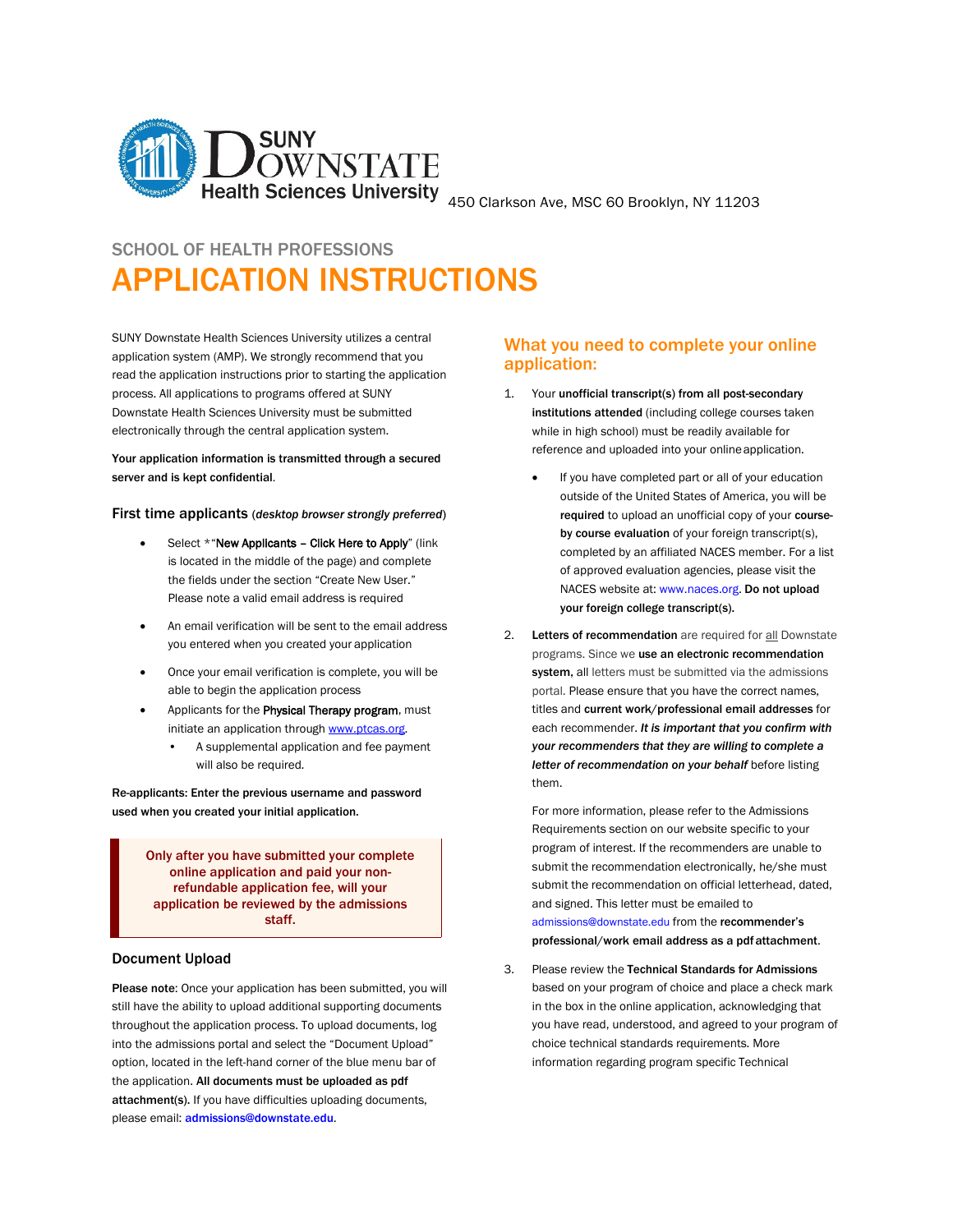Standards can be accessed via: [sls.downstate.edu/admissions/apply\\_today.html](https://sls.downstate.edu/admissions/apply_today.html).

 4. If you were born outside the United States, upload a PDF copy of your USCIS documentation i.e., a copy of your naturalization certificate, U.S. passport, your permanent USCIS H1/H4 approval form or DACA documents, etc. resident card (front and back), I-20, IAP-66, I-821 D, I-797,

*Do not upload* photocopies of your Employment Authorization card, social security card, or driver's license, as these are not acceptable documents in the admissions process.

- supervisor. The documentation must state the number of located in the left menu bar, under your program of your 5. Documentation of clinical/non-clinical hours: For all programs requiring documentation of clinical and/or nonclinical hours, these hours must be documented on official institutional letterhead, dated and signed by your hours, time period/dates completed, and duties. All documents must be uploaded as pdf attachment(s) under the "Document Upload" section of the application portal, choice.
- 6. For more information regarding the Admissions Requirements for your program of interest, please visit: [sls.downstate.edu/admissions/apply\\_today.html](https://sls.downstate.edu/admissions/apply_today.html)

# Application Deadlines and Timelines

 Deadline(s) for online submission and completion of your application for a program within the School of Health Professions may be obtained at: [sls.downstate.edu/admissions/deadlines.html.](https://sls.downstate.edu/admissions/deadlines.html)

Early applications are stronglyencouraged.

# General Admissions Policies

The Admissions Committee considers the individual qualifications of each applicant. Applications are reviewed holistically, and decisions regarding admission are based on a number of factors, including, but not limited to the following:

- 1. Prior academic performance
- received in those courses 2. Completion of prerequisite courses and the grades
- motivation to pursue the profession 3. Letters of recommendation, communication skills, and
- the career field, as applicable to program of your interest 4. Clinical and non-clinical (volunteer or paid) experience in
- 5. Leadership, membership or professional organizations/associations

I Admissions decisions are final and cannot be appealed.

 All educational programs at SUNY Downstate Health Sciences University are open to all qualified prospective students regardless of race, religion, sex, color, creed, age, national origin, disability, sexual orientation, marital status or status as a disabled veteran or veteran of the Vietnam era.

# Pre-Admissions Advisement/Application Assistance

We urge you to seek pre-admission advisement or application assistance prior to applying for admission consideration. You may register online for an appointment for pre-advisement or application assistance at:

[sls.downstate.edu/admissions/info\\_sessions.html](https://sls.downstate.edu/admissions/info_sessions.html)

Appointments are available on alternate Fridays from: 9:50am to 3:00pm.

# **Transcripts**

Applicants must upload all post-secondary unofficial academic college courses completed in the United States, only credits transcripts for all USA colleges or universities attended. For from a college or university accredited by an institutionally accrediting organization recognized by the Council for Higher Education Accreditation (CHEA)\* will be accepted.

agencies, please review the NACES website: www.naces.org. For college courses completed outside the United States, a course-by-course evaluation completed by an affiliated NACES member will be required. For a list of approved evaluation

 a copy of the college transcript must also be uploaded (not your If you have earned college credits while you were in high school, high school transcript).

You must upload clear/legible pdf copies of your unofficial transcript(s). All transcripts must contain all pertinent information such as: name of the institution, your full name, transfer credit information, cumulative credits and cumulative GPA.

 be uploaded under the "Document Upload" section of the Proof of course registration for all coursework in progress must

*<sup>\*</sup> Colleges and universities institutionally accredited and recognized by The Council for Higher Education (CHEA) will be accepted. Refer to th[e website f](https://sls.downstate.edu/admissions/sohp/pt/index.html)or more details.*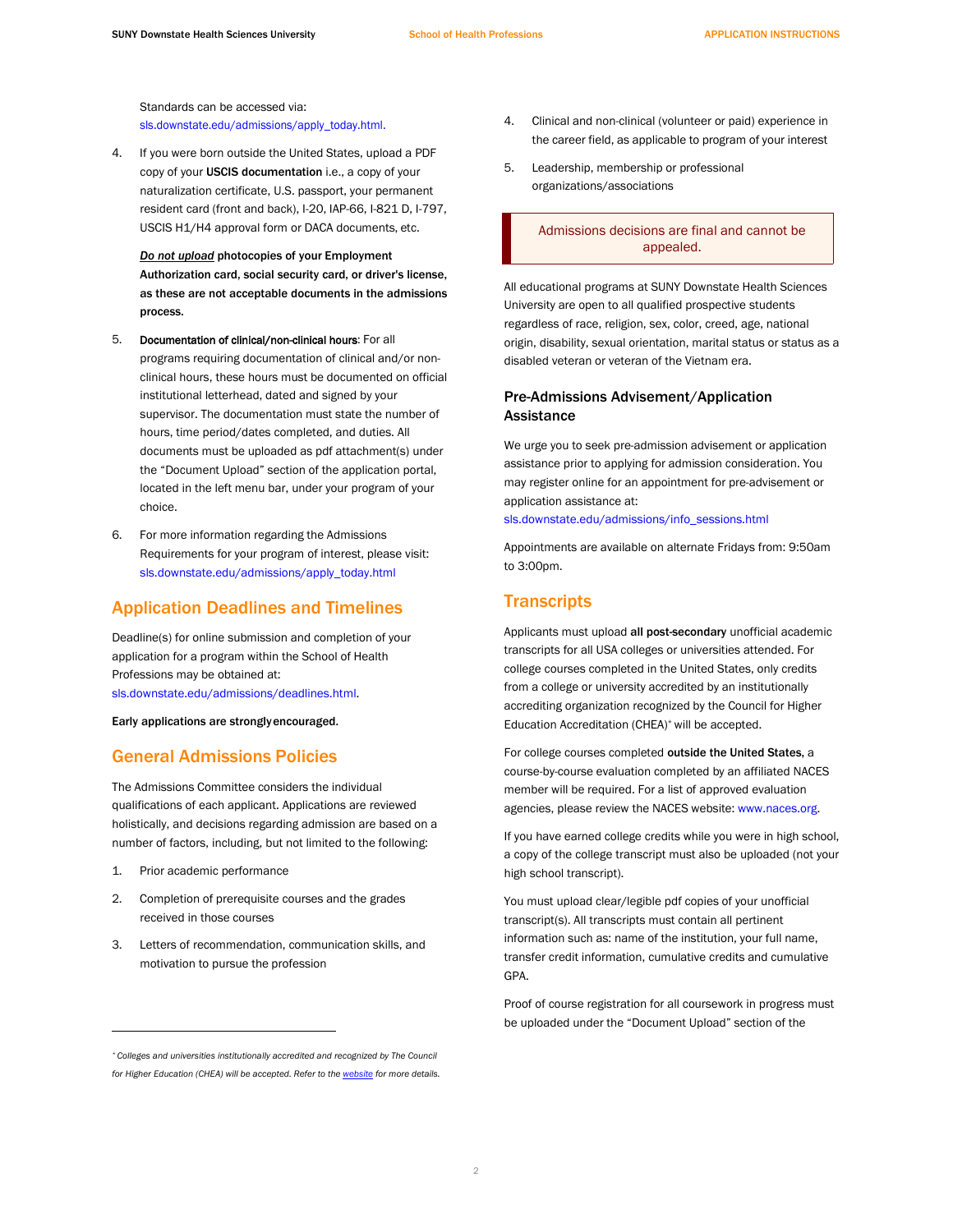application portal, located in the left menu bar.

 courses, upload under the "Document Upload" section of the application portal, located in the left menu bar, a pdf copy of If you are currently enrolled in a college or taking prerequisite your current semester grade report or a pdf copy of your course registration.

Once the coursework is completed, please upload your updated unofficial transcripts with final grades to your application, as a pdf attachment.

# Credit by Examination Programs

 If you have fulfilled admissions requirements through the College-Level Examination Program (CLEP), Excelsior College examinations, or DANTES, you must upload an unofficial pdf of your score report under the "Document Upload" section of the application portal, located in the left menu bar.

 Only if admitted, will you be required to request a copy of your official score report from the testing agency to be sent directly by mail or email to the Office of Student Admissions: SUNY Downstate Health Sciences University, 450 Clarkson Avenue, MSC 60, Brooklyn, New York 11203 Email[: admissions@downstate.edu](mailto:admissions@downstate.edu) 

P<br>
Cor<br>
Ci All physical science courses with a laboratory component must be taken in a classroom setting. Credit by examination for the physical sciences courses will not be considered.

The College Board (CLEP) phone: (609) 771-7865 web: [www.collegebound.com/clep](http://www.collegebound.com/clep) 

DANTES Subject Standardized Tests

phone: (877) 471-9860 web: [www.getcollegecredit.com](http://www.getcollegecredit.com/) 

Excelsior College phone: (888) 647-2388

web: [www.excelsior.edu/exams](http://www.excelsior.edu/exams) 

Note: Applicants to programs in the School of Health Professions are limited to a maximum of 12 semester credit hours of non–science prerequisite coursework credit by exam.

# Courses & Grades Requirements

Please visit the admissions website for requirements: [sls.downstate.edu/admissions/apply\\_today.html](https://sls.downstate.edu/admissions/apply_today.html).

Please note: A grade less than a "C" is not acceptable.

For the Physician Assistant program, all prerequisite courses must be completed with a letter grade of "C+" or better.

# Notification of Admission Status

 the published deadline to receive full consideration. Email is our primary form of communication. Updates to our application will also be visible via the admissions checklist. You may monitor All applicants must submit a completed application on or before your application status via the application portal.

Notification of admissions decisions will be delivered electronically via the central application system. Admissions decisions are final and are not subject to appeal or reconsideration.

 Please be patient and wait for written notification regarding communicated over the telephone or in person. your admissions status. Admissions decisions cannot be

# Qualifying Examinations

*Read carefully to see if this section applies to you* 

*Graduate Record Examination (GRE)* 

(Required only for the Physical Therapy BS-DPT program)

Please visit: [sls.downstate.edu/admissions/apply\\_today.html](https://sls.downstate.edu/admissions/apply_today.html) for more information.

# Part-time Study

Part-time study is not available for any SOHP programs with the exception of Medical Informatics. This option is subject to preapproval by the Medical Informatics program.

# English as a Second Language

 Applicants who have not completed at least one year of full-time recognized by CHEA in the United States (at least 24 semester complete one of the following: study in a college or university institutionally accredited and credits, including two courses in English† composition), must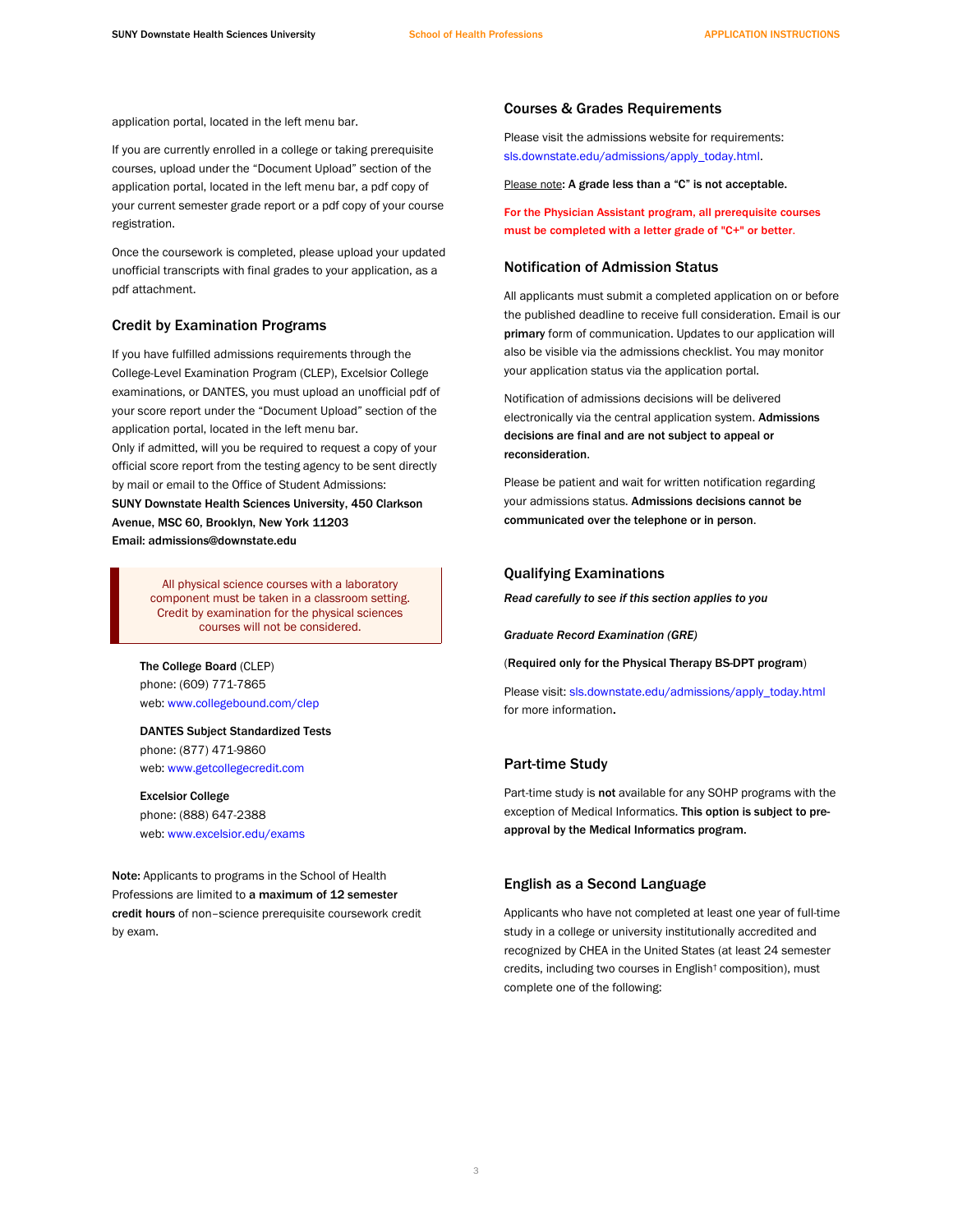#### *1. Test of English as a Foreign Language (TOEFL)*

#### Required Scores

|                       | Undergraduate | Graduate |
|-----------------------|---------------|----------|
| <b>Paper Based</b>    | 536           | 564      |
| <b>Computer Exam</b>  | 208           | 223      |
| <b>Internet Based</b> | 65-78         | 79-95    |

TOEFL Box 6151 Princeton, New Jersey 08541 phone: (609) 771-7100 web: [www.toefl.org](http://www.toefl.org/) 

#### *2. The International English Language Testing System (IELTS)*

Minimum passing score of 6.5 is required.

IELTS[: www.ieltsregistration.org](http://www.ieltsregistration.org/) 

You<br>
with<br>
test s Your application is not considered complete without the acceptable passing standardized test score(s). TOEFL and IELTS scores are valid for two (2) years.

Use the SUNY Downstate Institutional Code: 2534

### Second Degree Applicants

 you must still fulfill the same admission requirements, including If you already hold a bachelor's, master's, or doctoral degree, prerequisite courses, and follow the same procedures as other applicants.

# Educational Opportunity Program (EOP)

 If you were previously admitted or enrolled in the SUNY EOP, independent college or university in New York State, you may be verification form and upload it to your application. You may refer to the following link to retrieve the form: CUNY SEEK or College Discovery program, or HEOP at an eligible to continue in this program. Please complete your EOP [sls.downstate.edu/admissions/forms.html](https://sls.downstate.edu/admissions/forms.html) 

# New York State Residents & International Students

 If you are a F1 visa holder or hope to pursue an F1 Visa, you do not qualify to pursue a part-time program of study. The USCIS requires F1 students to be in FULL-TIME status for each semester, including Summer while enrolled in school.

 given to United States citizens, USA permanent residents/New Our entering class sizes are small and admissions priority is York State residents.

 International students may apply, but must document their Student budgets are posted on the Financial Aid section of the ability to finance their entire education (total length of the program) as part of the admissions process (see Department of State requirements for an F-1 visa). Federal financial aid or private grants for international students are not available. institutional website. The costs of attendance will be based on a 12 months budget for an out-of-state student, including tuition, fees, educational, and living expenses.

# Re-Applicants to Degree Programs

 Re-applicants within one year of the initial application must system (AMP), pay the application fee; submit one new letter of submit a new online application through our central application recommendation, and updated unofficial college transcripts.

The Physician Assistant program requires two new letters of recommendation, applicants to all other programs are required to submit one new letter of recommendation.

 Re-applicants who applied more than one year ago must follow the same application instructions as first time applicants. Applicants who are not accepted for admissions may reapply with *enhanced* credentials.

## **Deferrals**

 Deferral is only granted by the Medical Informatics program. If accepted, all deferral requests must be submitted in writing by email to the Office of Student Admissions at: [admissions@downstate.edu.](mailto:admissions@downstate.edu) 

## Alternate Status

 Students placed on the alternate list may be offered admission, often within days of the start of the entering class. Alternates are strongly encouraged to submit all required pre-admission documents listed on the admissions checklist. Since alternates may be considered on a space available basis, a final decision will be communicated by email.

 *† Note: All pre-requisite English courses must be completed in a US college or university institutionally accredited and recognized by the Council for Higher Education Accreditation (CHEA).*